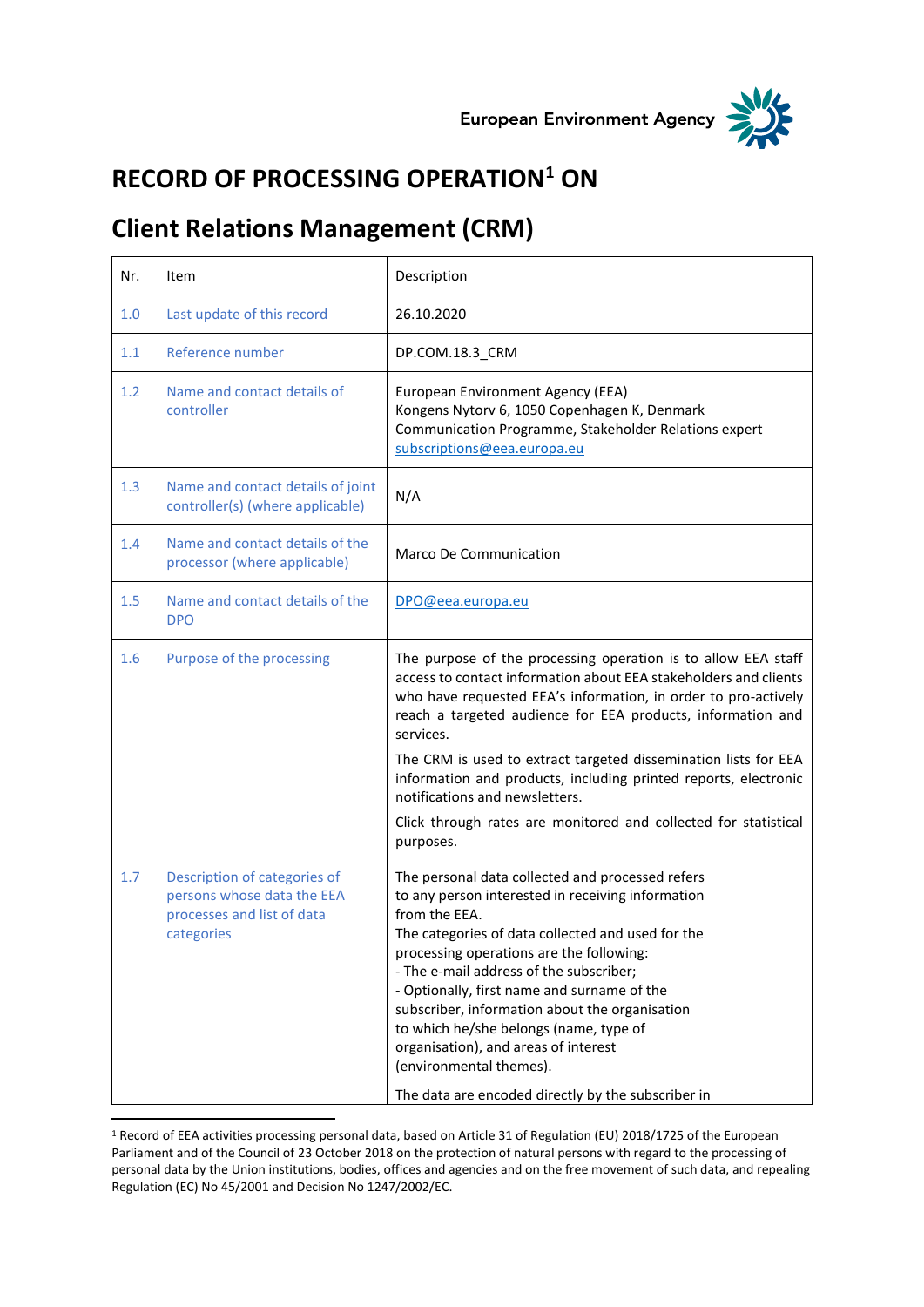|      |                                                                                                                                                         | the online sign-up form.                                                                                                                                                                                                                                                                                                                                                                                                                                                                                                                                                              |
|------|---------------------------------------------------------------------------------------------------------------------------------------------------------|---------------------------------------------------------------------------------------------------------------------------------------------------------------------------------------------------------------------------------------------------------------------------------------------------------------------------------------------------------------------------------------------------------------------------------------------------------------------------------------------------------------------------------------------------------------------------------------|
|      |                                                                                                                                                         | IP address and city location information are<br>collected by the CRM only in case the subscriber has clicked to<br>allow "tracking". During the sign-up<br>process, the subscriber can decide whether the<br>"tracking" option is allowed. Subscribers may at any time disable<br>the tracking function via the "preference centre". In case tracking<br>is not enabled, the EEA only collect email address and do not<br>collect any other personal data including IP address and city<br>location.                                                                                  |
| 1.8  | Time limit for keeping the data                                                                                                                         | The data entered will be retained only as long as the subscriber<br>wishes to maintain his or her subscription.                                                                                                                                                                                                                                                                                                                                                                                                                                                                       |
|      |                                                                                                                                                         | In case the subscriber wishes to permanently erase his/her<br>data, a request may be addressed to<br>subscriptions@eea.europa.eu. It may take up to 60 calendar<br>days to erase all traces of such personal data.                                                                                                                                                                                                                                                                                                                                                                    |
|      |                                                                                                                                                         | Aggregated and anonymous data on the number of subscribers<br>over time, distribution of areas of interest and the click through<br>rates are retained for statistical purposes.                                                                                                                                                                                                                                                                                                                                                                                                      |
| 1.9  | Recipients of the data                                                                                                                                  | The data is disclosed to a limited number of EEA staff members<br>in the Communication programme responsible for the<br>dissemination of material or information, as well as EEA staff<br>members responsible for the mailing of thematic newsletters<br>and the organisation of meetings, workshops, conference,<br>events, etc.                                                                                                                                                                                                                                                     |
|      |                                                                                                                                                         | In cases where the EU Publications Office on behalf of the EEA<br>disseminates printed publication, a mailing list is extracted from<br>the CRM and sent to the Publications Office.                                                                                                                                                                                                                                                                                                                                                                                                  |
|      |                                                                                                                                                         | The service provider for contact database and dissemination has<br>also access to the data when requested by the EEA to carry out<br>necessary adjustments or maintenance.                                                                                                                                                                                                                                                                                                                                                                                                            |
| 1.10 | Are there any transfers of<br>personal data to third countries<br>or international organisations? If<br>so, to which ones and with which<br>safeguards? | For the purposes of CRM and dissemination services, an online<br>tool, Campaign Monitor, is used. The company offering the tool<br>is based in Australia, and therefore data is transferred to a third<br>country. The company has sub-processors that may be used for<br>security purposes and some of them are based in the US. All<br>processing that takes place in this context is governed by a Data<br>Protection Addendum, which contains Standard Contractual<br>Clauses, authorized under Commission Decision C(2010)593.<br>Currently, this is the list of sub-processors: |
|      |                                                                                                                                                         | Security:                                                                                                                                                                                                                                                                                                                                                                                                                                                                                                                                                                             |
|      |                                                                                                                                                         | o Splunk (Security Monitoring)                                                                                                                                                                                                                                                                                                                                                                                                                                                                                                                                                        |
|      |                                                                                                                                                         | <b>App Functionality Vendors</b>                                                                                                                                                                                                                                                                                                                                                                                                                                                                                                                                                      |
|      |                                                                                                                                                         | o Amazon Web Services (Software Infrastructure) o ExaVault<br>(Customer File SFTP)                                                                                                                                                                                                                                                                                                                                                                                                                                                                                                    |
|      |                                                                                                                                                         | o Gravatar (Email-based subscriber avatar)                                                                                                                                                                                                                                                                                                                                                                                                                                                                                                                                            |
|      |                                                                                                                                                         | o Litmus (Email Testing)                                                                                                                                                                                                                                                                                                                                                                                                                                                                                                                                                              |